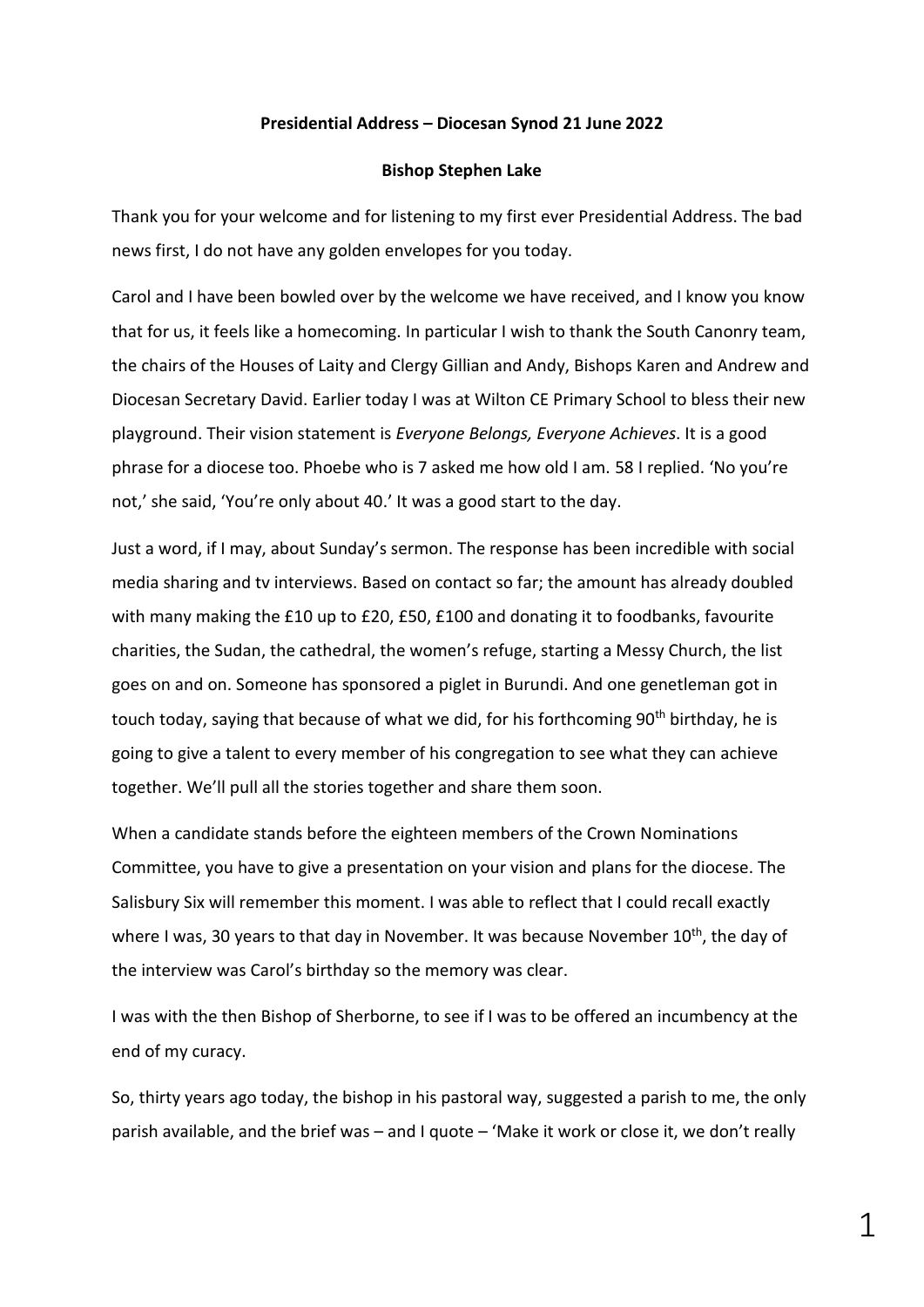mind which.' It was top of the closure list. 30 years on that parish is still alive and well, Bishop Karen was there on Sunday morning with 8 baptisms and 16 confirmations.

And yet, in these same 30 years, the diocese of my heart has seen a major decline of 45% in church attendance. Painful isn't it. The Diocesan Secretary describes this to me as 'crunch time' so the need for clear vision, good strategy and living a confident Gospel is acute. And all of this was obvious even before the onslaught of Covid 19. We live in challenging times. That said, I look at the Sudan in comparison and would point to our resources, our protections and our opportunities, and I am determined, just as I was 30 years ago, not to let all this go on my watch, our watch.

The Diocese of Salisbury can be and should be one of the jewels in the crown of the Church for England. We ought to be leading the way in generosity and evangelism, in social engagement and community resilience. To do this requires understanding the future we are already in and deciding together what we are going to do about it. This is a theological task, a leadership task and an organisational task for our time and place.

The diocesan vision of Renewing Hope : Pray – Serve – Grow has served its time. A new vision is needed, one that inspires hope and action rather than one that reminds us, by implication, what we are not doing enough of. Behind this new vision needs to be strategic plans that are robust, argued over, owned, set against budgets and measured. There is good strategy and bad strategy, and we need a good strategy that fulfils the priorities of the Gospel today that is an investment in who we are and who we can be. As your Bishop I will ensure we listen to those outside of the church and what they think of us, and that might be difficult to hear. The national Vision and Strategy will dovetail with this and help us focus and have outward looking priorities. This is not difficult – we do not need to spend the next two years wondering what to do; the recent consultations during lockdown can be revisited and we have the free consultancy of this appointment process to use as a springboard. Every new diocesan bishop receives a confidential briefing from the Appointment Secretaries which reflects and summarises what they gleaned you said from the consultations when considering a new episcopal appointment. I will be using that with the Bishops Staff and Bishops Council as it describes us. Some of it is wonderful. Some of it is hard-hitting. It will help us shape the visioning discussion. People expect change with a new bishop but as I said on Sunday this is about us not just me, it is about our common life and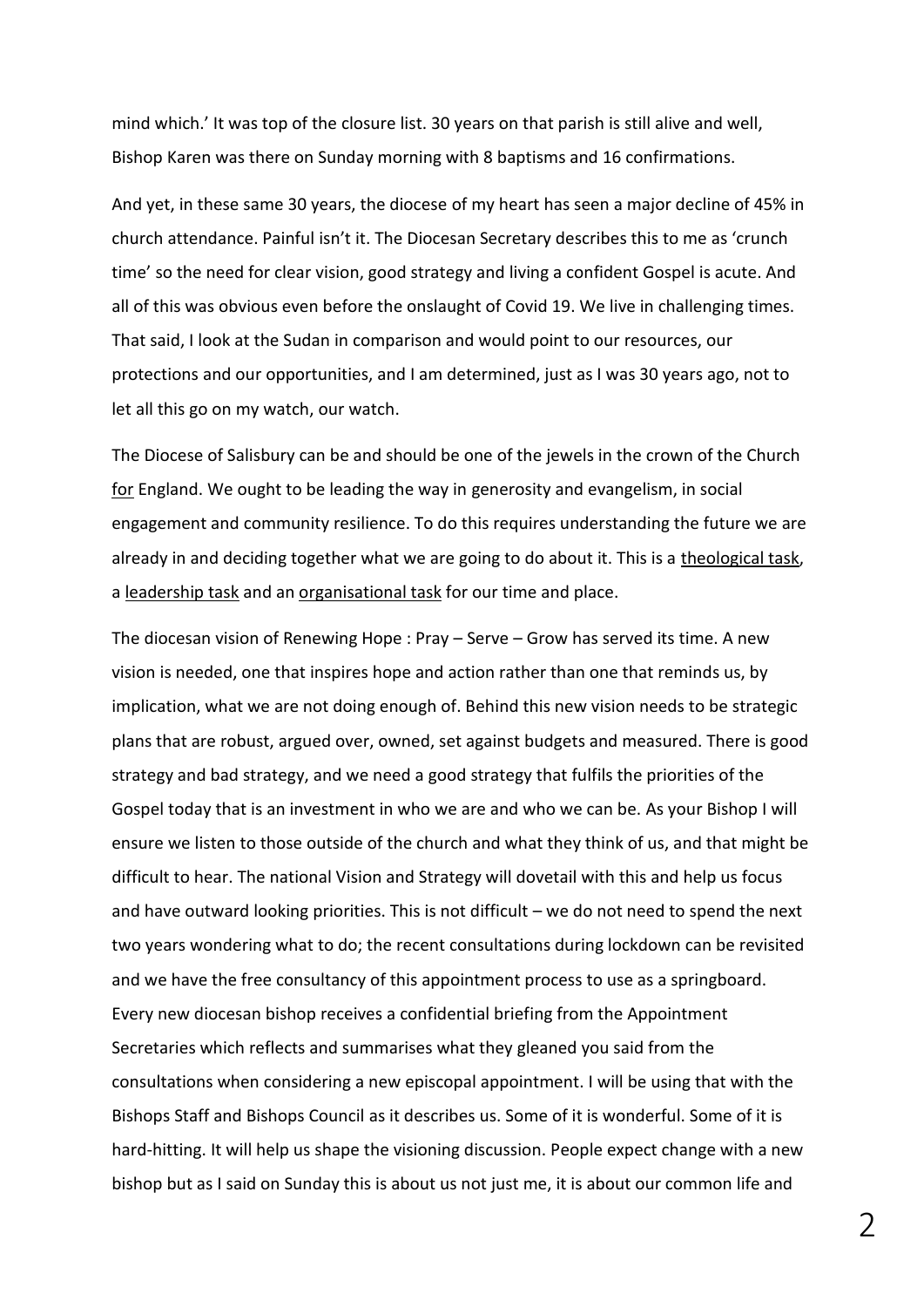our future not just our past. Working together as one diocesan family, we must find a way forward that is about both rootedness and reach. We can do this. God is doing this.

The task is clear. Pastoral care and evangelism need to go hand in hand. The bishop must be ambitious, must ensure alignment and action, and together we must hold ourselves accountable to God and to each other. I love setting good culture and we need a culture that serves our vision and strategy, a culture of confidence, of trust, of disagreeing well and of Team Salisbury. There are challenges with two different but sibling counties which need a one diocese approach with local understanding, especially in our rural areas. As it said in the Archbishop's Charge, we have work to do in Bishop's Staff. In a diocese the senior team must be a sign and an instrument to all.

We will need to look at how we have been historically structured and decide what is the best shape of organisation for the coming season. We will need to be bold in that, and yet not throw anything out with the bath water.

David and I have identified five areas we need to focus on early;

- 1. Accountable leadership
- 2. Effective Governance
- 3. Moving into our calling in Mission and Ministry
- 4. Establishing sustainable finances
- 5. Making good if hard decisions whilst we remain in deficit.

The team at Sarum College describe this as a theological trialogue of nuturing identity, managing the present, and creating the future. I am someone who really wants to hear the cry of the parishes, and to help us all to grow sustainable worshipping communities. Mixed ecology yes, but for me it's more about an ecosystem which creates life and mutual flourishing, interdependent and one.

Everywhere I have served with others in our church in these 30 years of decline, has grown. We can do this together in the wonderfully blessed diocese of Salisbury. We need rural resilience and coastal creativity. We need our military families to feel at home. We need the Channel Islands to really feel part of the diocese – this has to be got right this time. We need servant leadership with clergy well-being and lay seniority in making good decisions. The